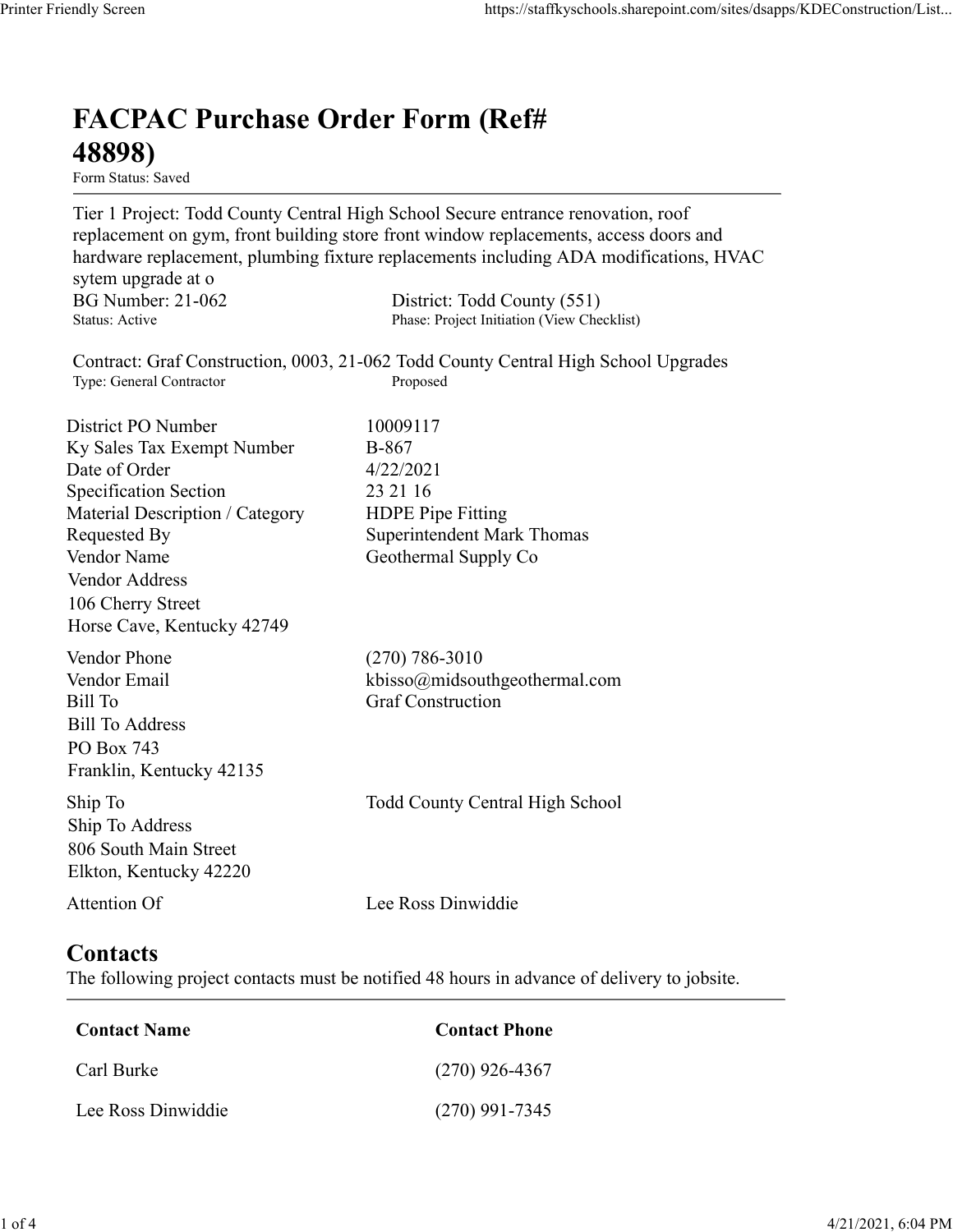## **Materials**

| endly Screen                                                                                                                                                                                                               |                              |              | https://staffkyschools.sharepoint.com/sites/dsapps/KDEConstruction/List |              |
|----------------------------------------------------------------------------------------------------------------------------------------------------------------------------------------------------------------------------|------------------------------|--------------|-------------------------------------------------------------------------|--------------|
|                                                                                                                                                                                                                            |                              |              |                                                                         |              |
| <b>Materials</b><br>Furnish the necessary materials to complete the following bid package(s) / specification<br>section(s) in its entirety. All materials shall be in accordance with the requirements of the<br>Contract. |                              |              |                                                                         |              |
| <b>Item Description</b>                                                                                                                                                                                                    | <b>Item</b><br><b>Number</b> | Quantity     | <b>Unit Price</b>                                                       | <b>Total</b> |
| HDPE Pipe Fitting                                                                                                                                                                                                          | $\mathbf{1}$                 | $\mathbf{1}$ | \$3,000.00                                                              | \$3,000.00   |
|                                                                                                                                                                                                                            |                              |              | Purchase Order Total:                                                   | \$3,000.00   |
|                                                                                                                                                                                                                            |                              |              |                                                                         |              |
| <b>Authorization</b>                                                                                                                                                                                                       |                              |              |                                                                         |              |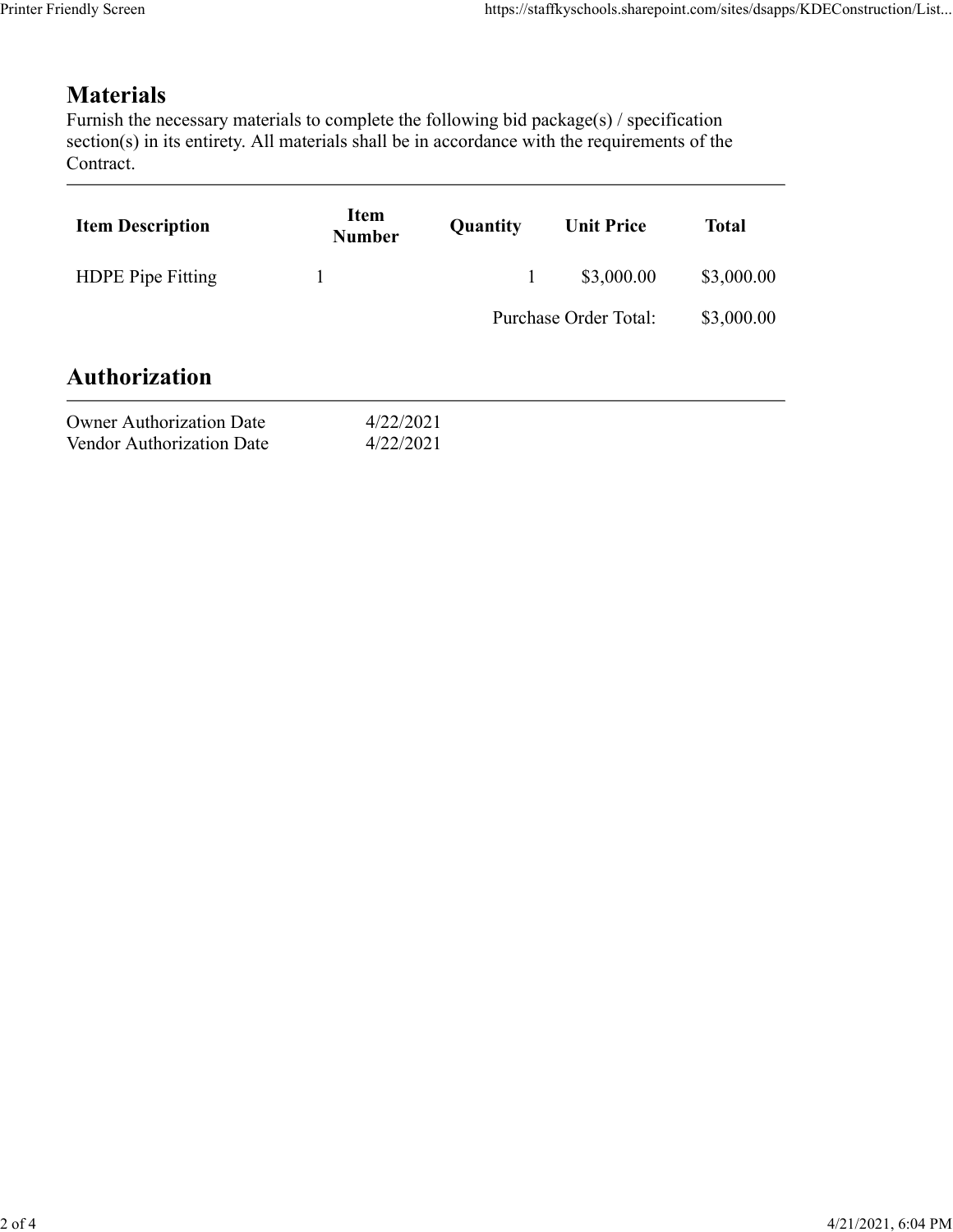|                                                                                                                                                                                                                                                                                        | https://staffkyschools.sharepoint.com/sites/dsapps/KDEConstruction/List |  |  |  |  |
|----------------------------------------------------------------------------------------------------------------------------------------------------------------------------------------------------------------------------------------------------------------------------------------|-------------------------------------------------------------------------|--|--|--|--|
| Printer Friendly Screen                                                                                                                                                                                                                                                                |                                                                         |  |  |  |  |
|                                                                                                                                                                                                                                                                                        |                                                                         |  |  |  |  |
|                                                                                                                                                                                                                                                                                        | <b>Purchase Order Signature Page (Online Form Ref# 48898)</b>           |  |  |  |  |
|                                                                                                                                                                                                                                                                                        |                                                                         |  |  |  |  |
|                                                                                                                                                                                                                                                                                        |                                                                         |  |  |  |  |
| Vendor                                                                                                                                                                                                                                                                                 | Date                                                                    |  |  |  |  |
|                                                                                                                                                                                                                                                                                        |                                                                         |  |  |  |  |
| Owner                                                                                                                                                                                                                                                                                  | Date                                                                    |  |  |  |  |
|                                                                                                                                                                                                                                                                                        |                                                                         |  |  |  |  |
| <b>Terms and Conditions</b>                                                                                                                                                                                                                                                            |                                                                         |  |  |  |  |
| 1. Drawings, catalogs, cut sheets, or samples shall be submitted for approval.<br>2. All invoices shall be sent to the contractor/subcontractor designated on the purchase<br>order for approval. No invoices shall be sent directly to the Board of Education<br>(Owner) for payment. |                                                                         |  |  |  |  |
| 3. All invoices shall reference the purchase order number.<br>4. No change in, modification of, or revision of this order shall be valid unless in writing                                                                                                                             |                                                                         |  |  |  |  |
| and signed by the Owner.<br>5. Vendor agrees to observe and comply with all applicable federal, state and locals laws,<br>rules, ordinances and regulations in performance of this order.                                                                                              |                                                                         |  |  |  |  |
| 6. Vendor shall not assign this order or any right hereunder without first having obtained<br>the written consent of the Owner.                                                                                                                                                        |                                                                         |  |  |  |  |
| 7. Deliveries are to be made in accordance with the Owner's schedule, as directed by the<br>General Contractor (GC), Construction Manager (CM) or Qualified Provider (QP).                                                                                                             |                                                                         |  |  |  |  |
| 8. The Owner may cancel this purchase order in whole or in part in the event that the                                                                                                                                                                                                  |                                                                         |  |  |  |  |
| vendor fails or refuses to deliver any of the items purchased, within the time provided,                                                                                                                                                                                               |                                                                         |  |  |  |  |
| or otherwise violates any of the conditions of this purchase order, or if it becomes<br>evident that the vendor is not providing materials in accordance with the specifications                                                                                                       |                                                                         |  |  |  |  |
| or with such diligence as to permit delivery on or before the delivery date.<br>9. The vendor agrees to deliver the items to the supplied hereunder free and clear of all                                                                                                              |                                                                         |  |  |  |  |
| liens, encumbrances and claims.<br>10. If any of the goods covered under this purchase order are found to be defective in<br>material or workmanship, or otherwise not in conformity with the requirements of this                                                                     |                                                                         |  |  |  |  |
| order, the Owner, in addition to the other rights which it may have under warranty or<br>otherwise, shall have the right to reject the same or require that such articles or                                                                                                           |                                                                         |  |  |  |  |
| materials be corrected or replaced promptly with satisfactory materials or<br>workmanship.<br>11. By acknowledging receipt of this order, by performing the designated work or any                                                                                                     |                                                                         |  |  |  |  |